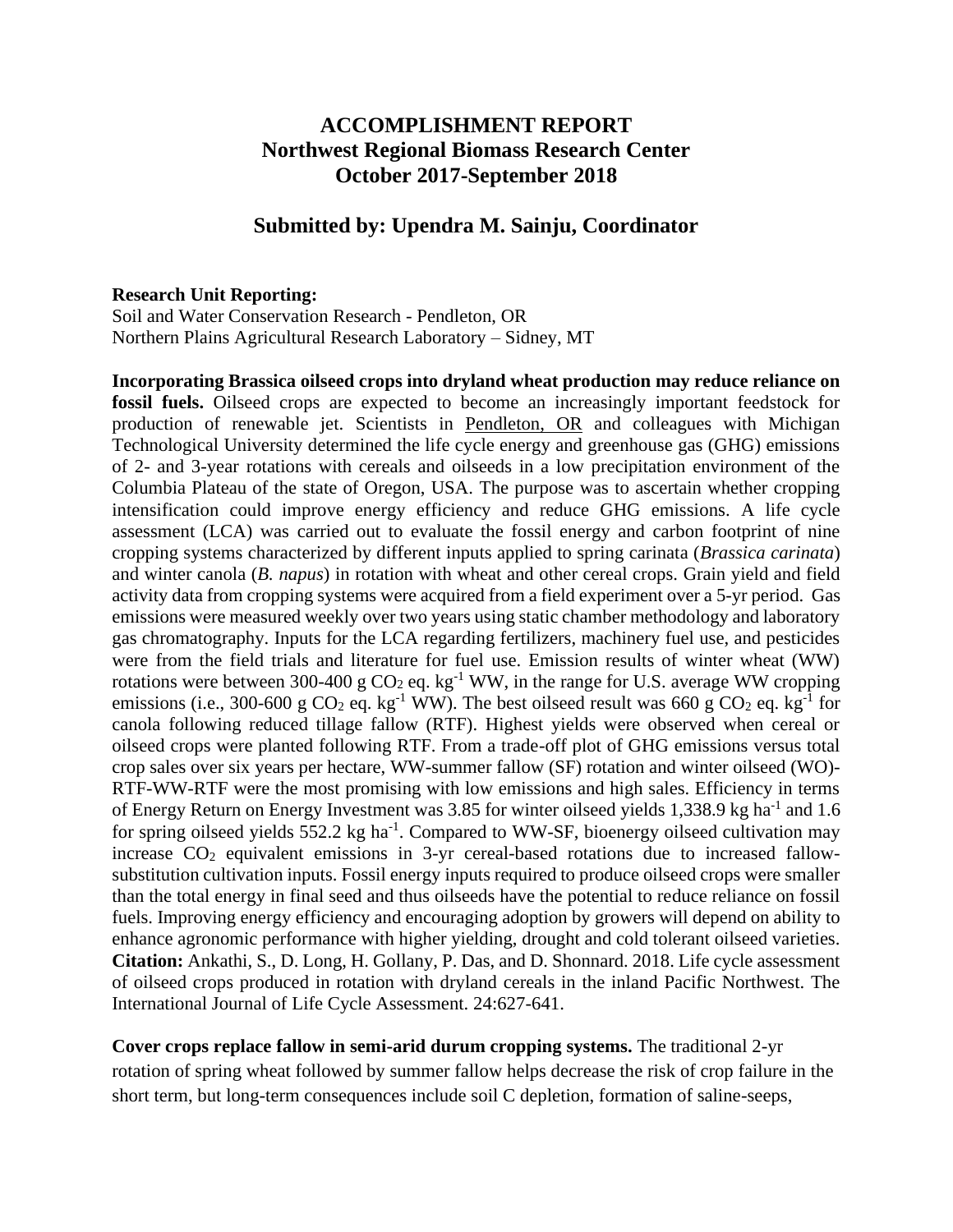degraded environment for soil microbiology, loss of habitat for fauna including pollinating insects, reduced soil water holding capacity, and inefficient precipitation storage during fallow with about 60 to 85% of precipitation lost to surface evaporation. However, little is known about replacing the fallow phase in wheat-fallow rotations, for example with a multispecies crop harvested for forage with regrowth left to serve as a standing cover crop. ARS researchers in Sidney, MT initiated a 6-yr study to investigate the production potential of a 10 species crop mix (buckwheat, canola, cowpea, flax, lentil, millet, pea, radish, sorghum, turnip) in place of fallow in 2-yr durum rotations. Results from the first 3-yr period of the study indicate planting a multispecies crop mix in place of fallow provided on average 3.1 Mg ha-1 (59% of which was radish and pea) of high-quality forage harvested in early summer and an additional 5.4 Mg ha-1 (50% of which was sorghum and millet) unharvested biomass at killing frost left for standing cover to increase ecosystem services compared to fallow.

**Wide spacing of energycane reduced cost of planting and sustain biomass.** Energycane, a hybrid of commercial sugarcane, wild sugarcanes, and related grassy species, has been emerged as a potential lignocellulosic crop for second generation ethanol production due to high biomass production instead of high sucrose content. It can be grown in warm climates, including southeastern USA. Some of the advantages of growing energycane are that (1) it can be grown in nutrient-poor marginal and eroded lands not suited for growing food crops and (2) it is more cost-effective for producing ethanol compared to annual crops. Little is known about its population density that can reduce seeding cost and produce sustainable biomass. We examined the effect of three intra- (1.2 m, 1.5 m and 1.8 m) and two inter- (0.6 m and 0.9 m) row spacing on aboveground growth characteristics and biomass of energycane from 2013 to 2015 in southeastern USA. Plant height was greater with  $1.2 \times 0.6$  m than  $1.8 \times 0.9$  m spacing from August to September 2013, but the trend reversed from July to September 2014 and 2015. Tiller and leaf numbers were greater with  $1.8 \times 0.9$  m than other spacing from August to November, 2013 to 2015. Leaf area index was greater with  $1.2 \times 0.6$  m than  $1.5 \times 0.9$  m from August to September 2013 and August to November 2015 and greater with  $1.5 \times 0.6$  m than  $1.8 \times 0.6$  m from August to October 2014. Net photosynthesis rate was greater with  $1.8 \times 0.9$  m and  $1.5 \times 0.9$ m than  $1.2 \times 0.6$  m from July to August 2013 and from July to September 2014. Chlorophyll content varied with spacing at various dates. Biomass yield did not vary among spacing and years. Wide spacing increased tiller and leaf numbers and photosynthesis, but reduced leaf area index compared with narrow spacing. Although reduced leaf size, energycane can be planted at wide compared to narrow spacing to reduce the cost of seeding and produce sustainable biomass yield.

**Citation:** Chiluwal, A., Singh, B.P., Sainju, U.M., Whitehead, W.F, and Singh, B.P. 2018. Spacing effects on energycane growth, physiology, and biomass yield. Crop Science. 58:1371- 1384. doi: 10.2135/cropsci2017.08.0513.

**Hairy vetch and rye mixed cover crops improves soil carbon and nitrogen under forage sorghum.** Bioenergy crops, such as forage sorghum, have the potential to produce large cellulosic feedstock that can address the shortage of the biofuel demand because of their high aboveground biomass yields. Extensive removal of aboveground biomass for bioenergy, however, can reduce soil and environmental quality. Information is limited about the effect of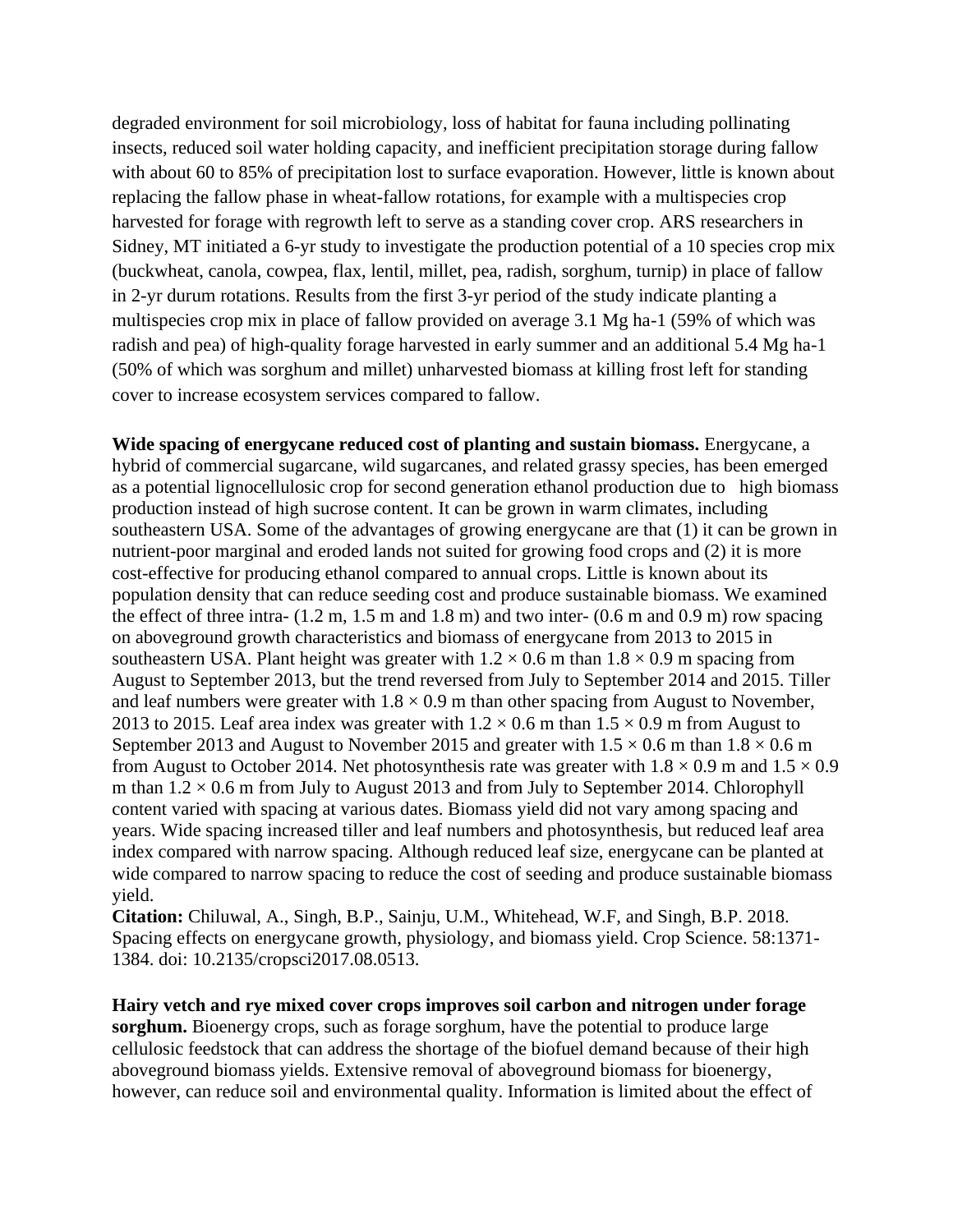crop residue removal on soil carbon and nitrogen storage and nitrogen leaching under bioenergy crops. We evaluated the effects of cover crops (hairy vetch, rye, hairy vetch/rye mixture, and the control [no cover crop]) and N fertilization rates  $(0 \text{ and } 90 \text{ kg N ha}^{-1})$  on soil organic carbon, total N, ammonium-nitrogen, and nitrate-nitrogen at the 0- to 30-cm depth from 2010 to 2014 in the southeastern USA. Cover crop biomass yield and carbon and nitrogen contents were greater with vetch/rye than rye and the control in 2013 and 2014. At 0-5 and 0-30 cm, soil organic carbon was greater with vetch/rye than rye and vetch and soil total nitrogen greater with vetch and vetch/rye than the control at  $0 \text{ kg N}$  ha<sup>-1</sup>. At 0-30 cm, soil organic carbon increased at 2.62 Mg C ha<sup>-1</sup> yr<sup>-1</sup> and soil total N at 0.35 Mg N ha<sup>-1</sup> yr<sup>-1</sup> with vetch/rye compared to nonsignificant increases with other cover crops from 2010 to 2014. The ammonium-nitrogen at 5-15 cm was greater with rye than other cover crops in 2012 and nitrate-nitrogen content at 5-15 and 0-30 cm was greater with vetch and vetch/rye than rye and the control in 2011 and 2012. Because of increased carbon and nitrogen inputs, soil organic carbon, total nitrogen, and nitrate-nitrogen contents increased with vetch/rye and vetch than rye and the control, but nitrogen fertilization had little effect on soil carbon and nitrogen under forage sorghum. As a result, hairy vetch/rye mixture cover crop can be used to enhance soil carbon and nitrogen stocks and both hairy vetch and hairy vetch/rye can be used to optimize nitrogen availability to forage sorghum. **Citation:** Sainju, U.M., Singh, H.P., and Singh, B.P., Whitehead, W.F., Chiluwal, W., and Paudel, R. 2018. Soil carbon and nitrogen under bioenergy forage sorghum influenced by cover crop and nitrogen fertilization. Agrosystems, Geosciences, and Environment. 1:180004 doi:10.2134/age2018.03.0004.

**Cover crop mixture enhances soil carbon and nitrogen under sweet sorghum.** Sweet sorghum is a promising bioenergy crop because of its high sugar content and its multiple uses of lignocellulose, starch, and bagasse for ethanol production. Extensive removal of aboveground biomass for bioenergy production, however, can affect soil and environmental quality. Winter cover crops and nitrogen fertilization can provide additional crop residues and carbon and nitrogen inputs that may help to protect soil and environmental quality. The effect of winter cover crops (hairy vetch, rye, hairy vetch/rye mixture, and the control [no cover crop]) and nitrogen fertilization rates (0 and 90 kg N ha<sup>-1</sup>) were evaluated on soil organic carbon, total nitrogen, ammonium-nitrogen, and nitrate-nitrogen contents at the 0- to 30-cm depth from 2010 to 2014 in the southeastern USA. Cover crop biomass yield and carbon content were greater with vetch/rye than vetch and the control and N content greater with vetch and vetch/rye than the control in 2013 and 2014. Soil organic carbon and total nitrogen at 0 to 5 cm were greater with vetch/rye than the control and at 15 to 30 cm were greater with vetch than vetch/rye. At 0 to 5 cm, soil organic carbon increased at 0.55 Mg C ha<sup>-1</sup> yr<sup>-1</sup> and total nitrogen at 0.06 Mg C ha<sup>-1</sup> yr<sup>-1</sup>, regardless of treatments. At most depths, ammonium-nitrogen content was greater with rye than the control and greater with 0 than 90 kg N ha<sup>-1</sup>, but nitrate-nitrogen was greater with vetch/rye than rye. Because of greater cover crop carbon and nitrogen inputs, soil organic carbon, total nitrogen, and nitrate-nitrogen contents increased with vetch/rye and vetch than rye and the control, but ammonium-nitrogen content increased with rye. Soil carbon and nitrogen stocks can